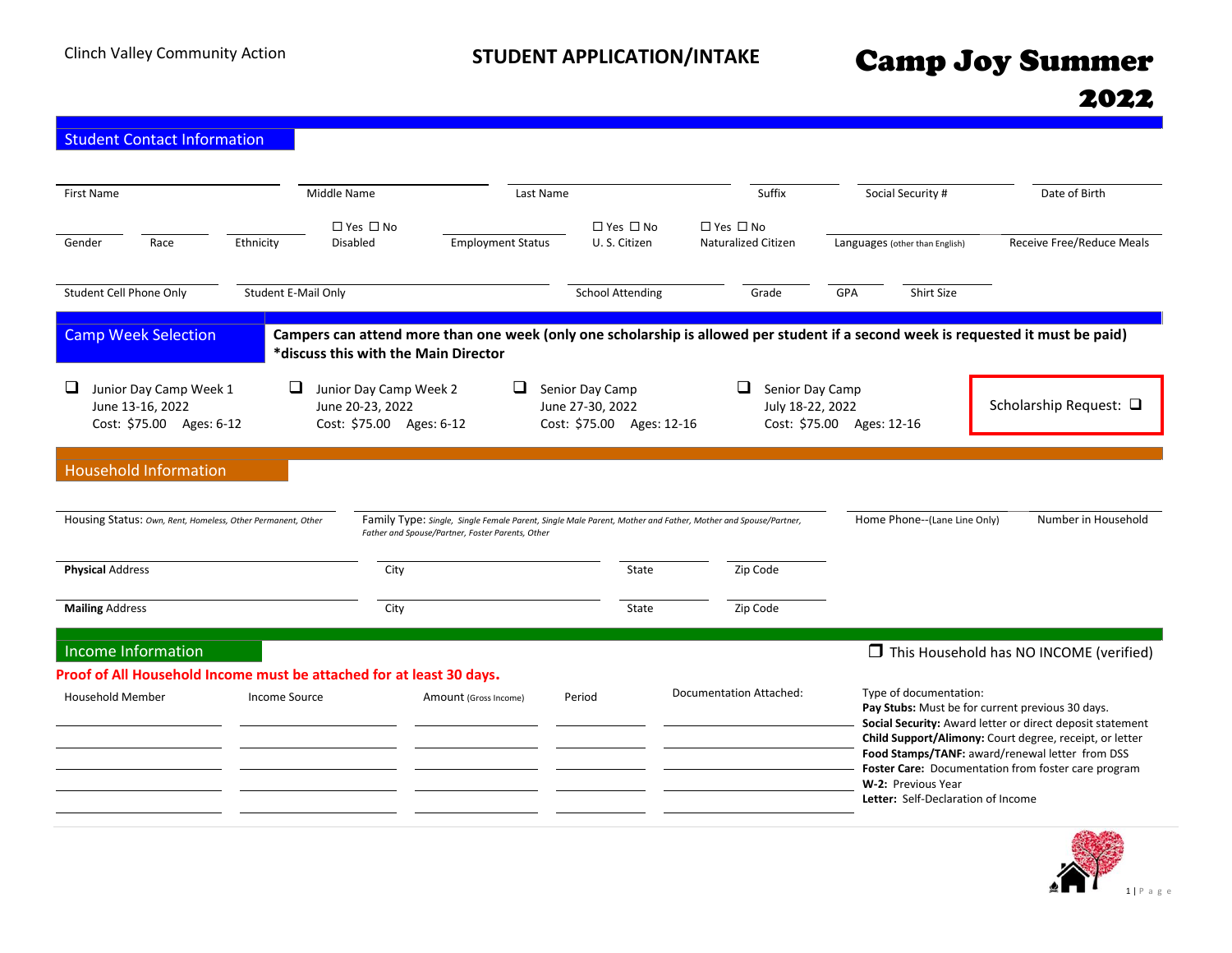| <b>Household Benefits</b>                                                                                                                                                                                                                                                                                                                                                                    |                         |                                                                                                                     |                                                                             |                             |                     | This Household reports NO BENEFITS |               |  |  |  |
|----------------------------------------------------------------------------------------------------------------------------------------------------------------------------------------------------------------------------------------------------------------------------------------------------------------------------------------------------------------------------------------------|-------------------------|---------------------------------------------------------------------------------------------------------------------|-----------------------------------------------------------------------------|-----------------------------|---------------------|------------------------------------|---------------|--|--|--|
| <b>Benefit</b><br><b>Amount</b>                                                                                                                                                                                                                                                                                                                                                              | <b>Period</b>           | <b>Benefit</b>                                                                                                      | <b>Amount</b>                                                               | <b>Period</b>               | <b>Benefit</b>      | <b>Amount</b>                      | <b>Period</b> |  |  |  |
| SNAP                                                                                                                                                                                                                                                                                                                                                                                         |                         | <b>WIC</b>                                                                                                          |                                                                             |                             | <b>TANF</b>         |                                    |               |  |  |  |
| <b>Energy Assistance</b>                                                                                                                                                                                                                                                                                                                                                                     |                         | Child Care Subsidy                                                                                                  |                                                                             |                             | HUD                 |                                    |               |  |  |  |
|                                                                                                                                                                                                                                                                                                                                                                                              |                         |                                                                                                                     |                                                                             |                             |                     |                                    |               |  |  |  |
| <b>Student Medical</b>                                                                                                                                                                                                                                                                                                                                                                       |                         | All information is strictly confidential and used only in case of an emergency.                                     |                                                                             |                             |                     |                                    |               |  |  |  |
| Permission to Release Child To (other than guardians)                                                                                                                                                                                                                                                                                                                                        |                         |                                                                                                                     |                                                                             |                             |                     |                                    |               |  |  |  |
| Not Permission to Release Child To                                                                                                                                                                                                                                                                                                                                                           |                         | CUSTODY PAPERS SIGNED BY A COURT AUTHORITY MUST BE PROVIDED IF A BIOLOGICAL PARENT IS NOT ALLOWED TO PICK UP CHILD. |                                                                             |                             |                     |                                    |               |  |  |  |
|                                                                                                                                                                                                                                                                                                                                                                                              |                         |                                                                                                                     |                                                                             |                             |                     |                                    |               |  |  |  |
| <b>Emergency Contact 1</b>                                                                                                                                                                                                                                                                                                                                                                   | <b>Physical Address</b> |                                                                                                                     |                                                                             |                             | <b>Phone Number</b> |                                    | Relationship  |  |  |  |
| <b>Emergency Contact 2</b>                                                                                                                                                                                                                                                                                                                                                                   | <b>Physical Address</b> |                                                                                                                     | <b>Phone Number</b>                                                         |                             |                     |                                    |               |  |  |  |
|                                                                                                                                                                                                                                                                                                                                                                                              |                         |                                                                                                                     | <b>Medical Treatment</b>                                                    |                             |                     |                                    |               |  |  |  |
| Child's Physician                                                                                                                                                                                                                                                                                                                                                                            | <b>Contact Number</b>   |                                                                                                                     | <b>Cost Covered by:</b><br><b>Insurance Company</b><br><b>Policy Number</b> |                             |                     |                                    |               |  |  |  |
| Chronic Physical Problems (including allergies)                                                                                                                                                                                                                                                                                                                                              |                         |                                                                                                                     |                                                                             |                             |                     |                                    |               |  |  |  |
| <b>Consent to Administer Medication</b>                                                                                                                                                                                                                                                                                                                                                      |                         |                                                                                                                     |                                                                             |                             |                     |                                    |               |  |  |  |
| Medication                                                                                                                                                                                                                                                                                                                                                                                   | Dosage                  | Dosage Time                                                                                                         | Refrigerate                                                                 | <b>Special Instructions</b> |                     | Side Effects                       |               |  |  |  |
|                                                                                                                                                                                                                                                                                                                                                                                              |                         |                                                                                                                     |                                                                             |                             |                     |                                    |               |  |  |  |
|                                                                                                                                                                                                                                                                                                                                                                                              |                         |                                                                                                                     |                                                                             |                             |                     |                                    |               |  |  |  |
|                                                                                                                                                                                                                                                                                                                                                                                              |                         |                                                                                                                     |                                                                             |                             |                     |                                    |               |  |  |  |
|                                                                                                                                                                                                                                                                                                                                                                                              |                         |                                                                                                                     |                                                                             |                             |                     |                                    |               |  |  |  |
|                                                                                                                                                                                                                                                                                                                                                                                              |                         |                                                                                                                     |                                                                             |                             |                     |                                    |               |  |  |  |
| Medication must be marked in original prescription bottles with dosage information and prescribing doctor. Staff must be notified in writing if there is a cancellation or change to this<br>medication. I further give permission for designated Camp Joy staff or its agents to administer the above medication(s) to my child, if applicable. Designated staff will be permitted to share |                         | and request relevant health information regarding the administration of this medication.                            |                                                                             |                             |                     |                                    |               |  |  |  |
| <b>SPEICAL DIETARY NEEDS-Medical</b>                                                                                                                                                                                                                                                                                                                                                         |                         |                                                                                                                     |                                                                             |                             |                     |                                    |               |  |  |  |
| Food Allergies:                                                                                                                                                                                                                                                                                                                                                                              |                         |                                                                                                                     | Reactions:                                                                  |                             |                     |                                    |               |  |  |  |

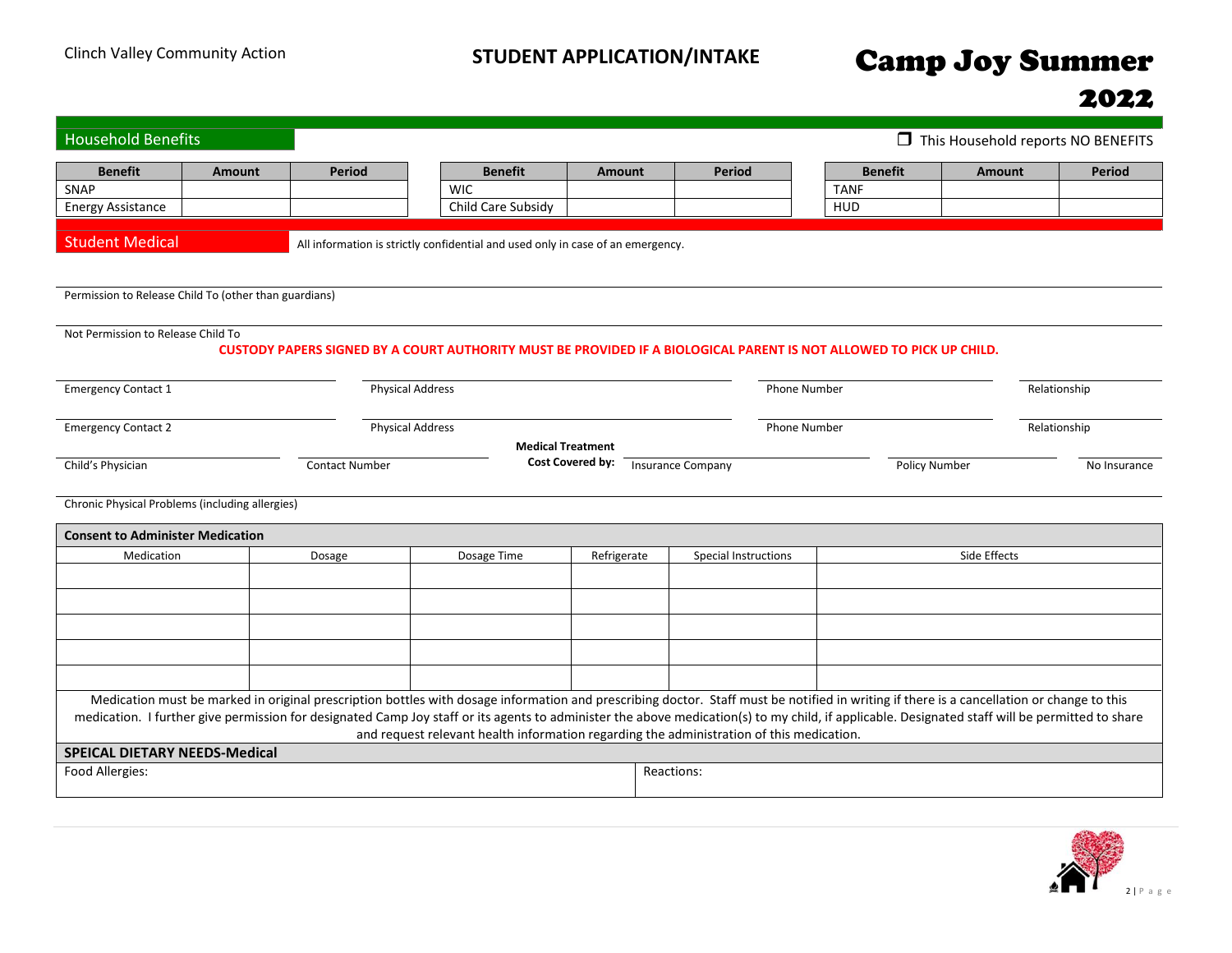| Special Diet or Dietary Restrictions:         |           |                        |                          |                       |                   |                                |                                |
|-----------------------------------------------|-----------|------------------------|--------------------------|-----------------------|-------------------|--------------------------------|--------------------------------|
| Food Substitutions:                           |           |                        |                          |                       |                   |                                |                                |
| Medical Provider and Phone Number:            |           |                        |                          |                       |                   |                                |                                |
| SPEICAL DIETARY NEEDS-Philosophical/Religious |           |                        |                          |                       |                   |                                |                                |
| Food Allergies:                               |           |                        |                          | Reactions:            |                   |                                |                                |
| Special Diet or Dietary Restrictions:         |           |                        |                          |                       |                   |                                |                                |
| Food Substitutions:                           |           |                        |                          |                       |                   |                                |                                |
| Father/Father Figure                          |           |                        |                          |                       |                   |                                |                                |
| First Name                                    |           | Middle Name            | Last Name                |                       | Suffix            | Social Security #              | Date of Birth                  |
|                                               |           | □ Yes □ No             |                          |                       |                   | $\Box$ U.S. $\Box$ Naturalized |                                |
| Race<br>Gender                                | Ethnicity | Disabled               | Type of Health Insurance | <b>Marital Status</b> | Veteran Status    | Citizenship                    | Languages (other than English) |
| <b>Highest Grade Completed</b>                |           | Father Cell Phone Only | Father E-Mail Only       |                       |                   |                                |                                |
| Mother/Mother Figure                          |           |                        |                          |                       |                   |                                |                                |
| First Name                                    |           | Middle Name            | Last Name                |                       | Suffix            | Social Security #              | Date of Birth                  |
|                                               |           | □ Yes □ No             |                          |                       |                   | $\Box$ U.S. $\Box$ Naturalized |                                |
| Gender<br>Race                                | Ethnicity | Disabled               | Type of Health Insurance | <b>Marital Status</b> | Veteran Status    | Citizenship                    | Languages (other than English) |
| <b>Highest Grade Completed</b>                |           | Mother Cell Phone Only | Mother E-Mail Only       |                       |                   |                                |                                |
| <b>Addition Household Member</b>              |           |                        |                          |                       |                   |                                |                                |
| First Name                                    |           | Middle Name            | Last Name                | Suffix                | Social Security # | Date of Birth                  | Relationship                   |
|                                               |           |                        |                          |                       |                   |                                | $4.123 - 2.52$                 |

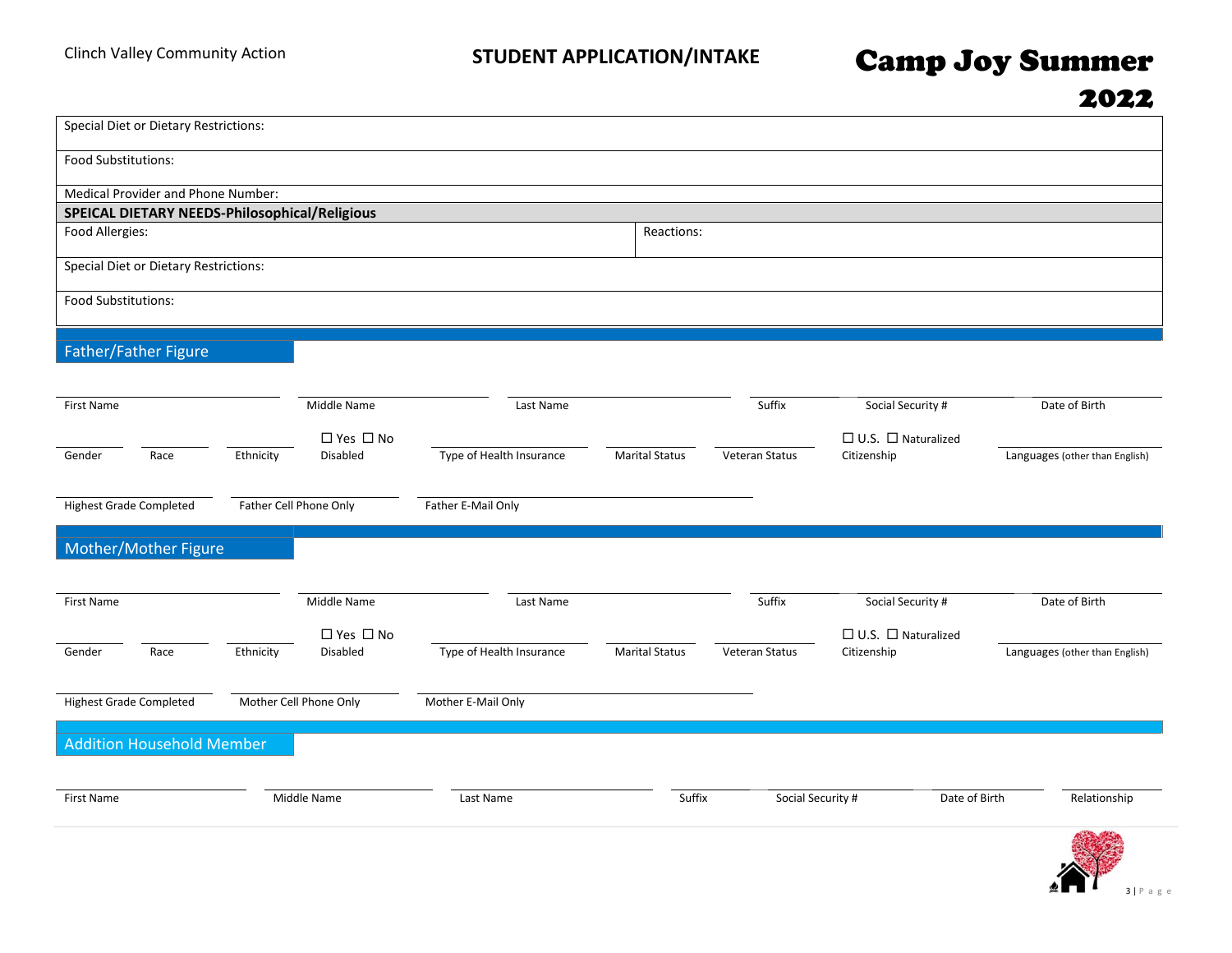|                   |                                  | □ Yes □ No                          |                          |                       |                   | $\Box$ U.S. $\Box$ Naturalized                |                                |
|-------------------|----------------------------------|-------------------------------------|--------------------------|-----------------------|-------------------|-----------------------------------------------|--------------------------------|
| Gender            | Race                             | <b>Disabled</b><br>Ethnicity        | Type of Health Insurance | <b>Marital Status</b> | Veteran Status    | Citizenship                                   | Languages (other than English) |
|                   |                                  | □ Yes □ No                          |                          |                       |                   |                                               |                                |
|                   | <b>Highest Grade Completed</b>   | <b>College Graduated</b>            | Name of College          | Year Graduated        | Cell Phone Only   | E-Mail Only                                   |                                |
|                   |                                  |                                     |                          |                       |                   |                                               |                                |
|                   | <b>Addition Household Member</b> |                                     |                          |                       |                   |                                               |                                |
|                   |                                  |                                     |                          |                       |                   |                                               |                                |
|                   |                                  |                                     |                          |                       |                   |                                               |                                |
| First Name        |                                  | Middle Name                         | Last Name                | Suffix                | Social Security # | Date of Birth                                 | Relationship                   |
|                   |                                  | □ Yes □ No                          |                          |                       |                   | $\Box$ U.S. $\Box$ Naturalized                |                                |
| Gender            | Race                             | Ethnicity<br>Disabled               | Type of Health Insurance | <b>Marital Status</b> | Veteran Status    | Citizenship                                   | Languages (other than English) |
|                   |                                  | □ Yes □ No                          |                          |                       |                   |                                               |                                |
|                   | <b>Highest Grade Completed</b>   | <b>College Graduated</b>            | Name of College          | Year Graduated        | Cell Phone Only   | E-Mail Only                                   |                                |
|                   |                                  |                                     |                          |                       |                   |                                               |                                |
|                   | <b>Addition Household Member</b> |                                     |                          |                       |                   |                                               |                                |
|                   |                                  |                                     |                          |                       |                   |                                               |                                |
| <b>First Name</b> |                                  | Middle Name                         | Last Name                | Suffix                | Social Security # | Date of Birth                                 | Relationship                   |
|                   |                                  |                                     |                          |                       |                   |                                               |                                |
|                   |                                  | □ Yes □ No                          |                          |                       |                   | $\Box$ U.S. $\Box$ Naturalized                |                                |
| Gender            | Race                             | Disabled<br>Ethnicity               | Type of Health Insurance | <b>Marital Status</b> | Veteran Status    | Citizenship                                   | Languages (other than English) |
|                   |                                  | □ Yes □ No                          |                          |                       |                   |                                               |                                |
|                   | <b>Highest Grade Completed</b>   | <b>College Graduated</b>            | Name of College          | Year Graduated        | Cell Phone Only   | E-Mail Only                                   |                                |
|                   |                                  |                                     |                          |                       |                   |                                               |                                |
|                   | <b>Addition Household Member</b> |                                     |                          |                       |                   |                                               |                                |
|                   |                                  |                                     |                          |                       |                   |                                               |                                |
| First Name        |                                  | Middle Name                         | Last Name                | Suffix                | Social Security # | Date of Birth                                 | Relationship                   |
|                   |                                  |                                     |                          |                       |                   |                                               |                                |
| Gender            | Race                             | □ Yes □ No<br>Ethnicity<br>Disabled | Type of Health Insurance | <b>Marital Status</b> | Veteran Status    | $\Box$ U.S. $\Box$ Naturalized<br>Citizenship | Languages (other than English) |
|                   |                                  |                                     |                          |                       |                   |                                               |                                |
|                   |                                  | $\Box$ Yes $\Box$ No                |                          |                       |                   |                                               |                                |
|                   | <b>Highest Grade Completed</b>   | <b>College Graduated</b>            | Name of College          | Year Graduated        | Cell Phone Only   | E-Mail Only                                   |                                |
|                   |                                  |                                     |                          |                       |                   |                                               |                                |

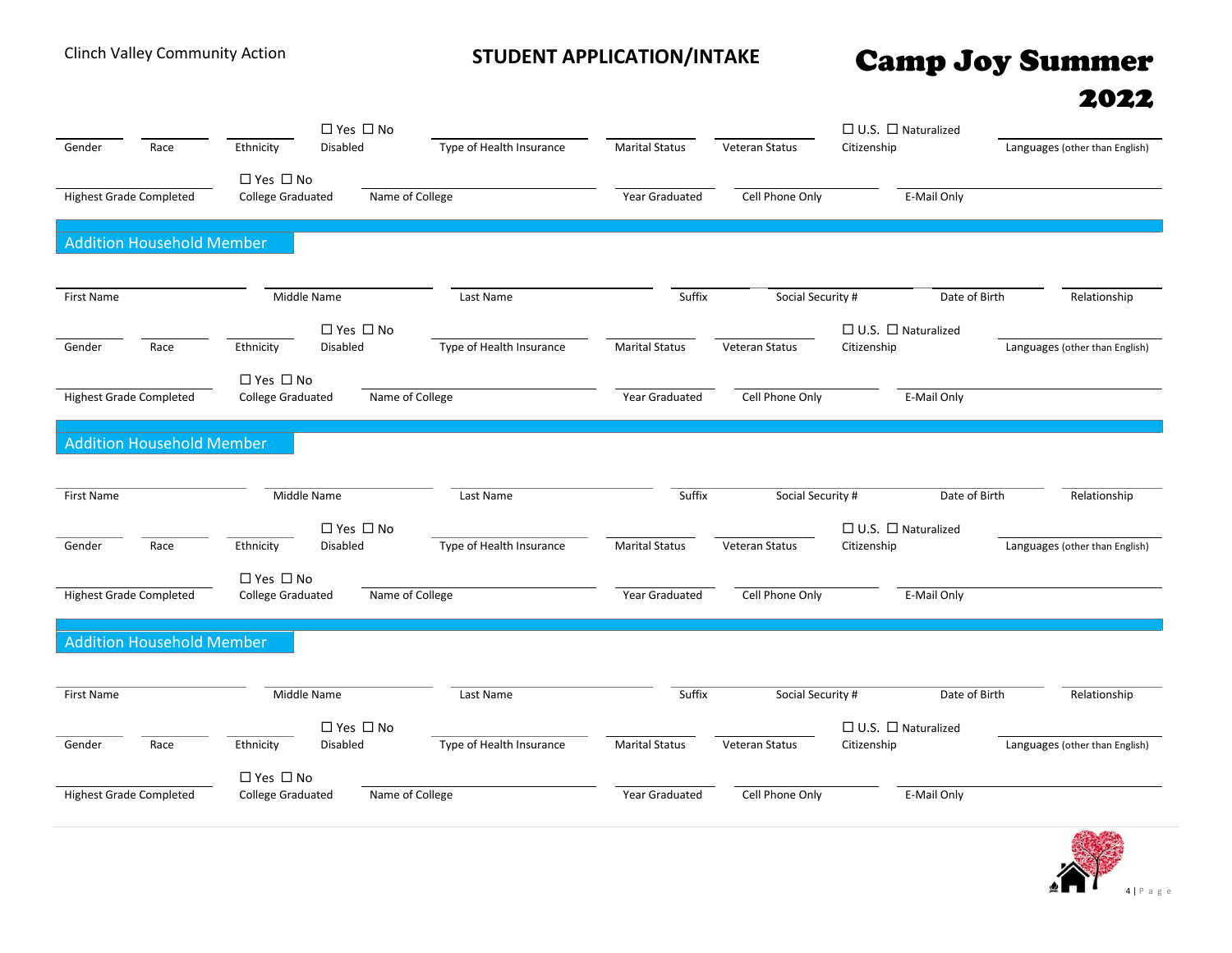## 2022

|  |  | <b>Special Child Information</b> |
|--|--|----------------------------------|
|--|--|----------------------------------|

| Nickname:          |                                                   | Swimming: | $\Box$ | <b>Strong Swimmer</b> | $\Box$ | Fair Swimmer | $\Box$ | Poor Swimmer | Allowed Use Diving Board |
|--------------------|---------------------------------------------------|-----------|--------|-----------------------|--------|--------------|--------|--------------|--------------------------|
| Hobbies/Interests: |                                                   |           |        |                       |        |              |        |              |                          |
|                    |                                                   |           |        |                       |        |              |        |              |                          |
|                    |                                                   |           |        |                       |        |              |        |              |                          |
| Talents:           |                                                   |           |        |                       |        |              |        |              |                          |
|                    |                                                   |           |        |                       |        |              |        |              |                          |
|                    |                                                   |           |        |                       |        |              |        |              |                          |
| Sports:            |                                                   |           |        |                       |        |              |        |              |                          |
|                    |                                                   |           |        |                       |        |              |        |              |                          |
|                    |                                                   |           |        |                       |        |              |        |              |                          |
|                    |                                                   |           |        |                       |        |              |        |              |                          |
| Extra Curriculum:  |                                                   |           |        |                       |        |              |        |              |                          |
|                    |                                                   |           |        |                       |        |              |        |              |                          |
|                    |                                                   |           |        |                       |        |              |        |              |                          |
| Food Likes:        |                                                   |           |        | Food Dislikes:        |        |              |        |              |                          |
|                    |                                                   |           |        |                       |        |              |        |              |                          |
|                    |                                                   |           |        |                       |        |              |        |              |                          |
|                    | Anything you want staff to know about your child: |           |        |                       |        |              |        |              |                          |
|                    |                                                   |           |        |                       |        |              |        |              |                          |
|                    |                                                   |           |        |                       |        |              |        |              |                          |
|                    |                                                   |           |        |                       |        |              |        |              |                          |
|                    |                                                   |           |        |                       |        |              |        |              |                          |

## Agreements/Policies

- 1. The parent/guardian agrees to pick up child as soon as possible when he/she becomes ill. If unable, agrees to make arrangements to have someone else pick up child and agrees to contact Camp Joy in regard to the person that will be allowed to pick up child.
- 2. The parent/guardian agrees to pick up child at the end of camp each day.
- 3. The parent/guardian agrees to provide documentation of all household income. This information is used for scholarship request and statistical information for funding sources. Income does not affect the services the child or family receive.
- 4. The parent/guardian authorizes Camp Joy to obtain immediate medical care and consent to the hospitalization to perform necessary diagnostic test upon, the use of surgery on, and/or the administration of drugs to my child if any emergency occurs when I cannot be located immediately.
- 5. The parent/guardian will inform the camp within 24 hours or the next business day after his child or any member of the immediate household has developed any reportable communicable disease, except for life threatening diseases, which must be reported immediately.
- 6. The parent/guardian authorizes Camp Joy to transport children on field trips with adequate notice.
- 7. The parent/guardian gives Clinch Valley Community Action, Inc./Camp Joy permission to photograph their child for promotion use such as: news articles, advertisement, web sites, etc.
- 8. The parent/guardian will not hold Clinch Valley Community Action staff and volunteers accountable in any and all claims or actions arising from the administration of listed medication(s). The parent/guardian acknowledges that medications may not be given by licensed medical personnel, and that a physician-patient relationship is not formed as a result of the Consent.

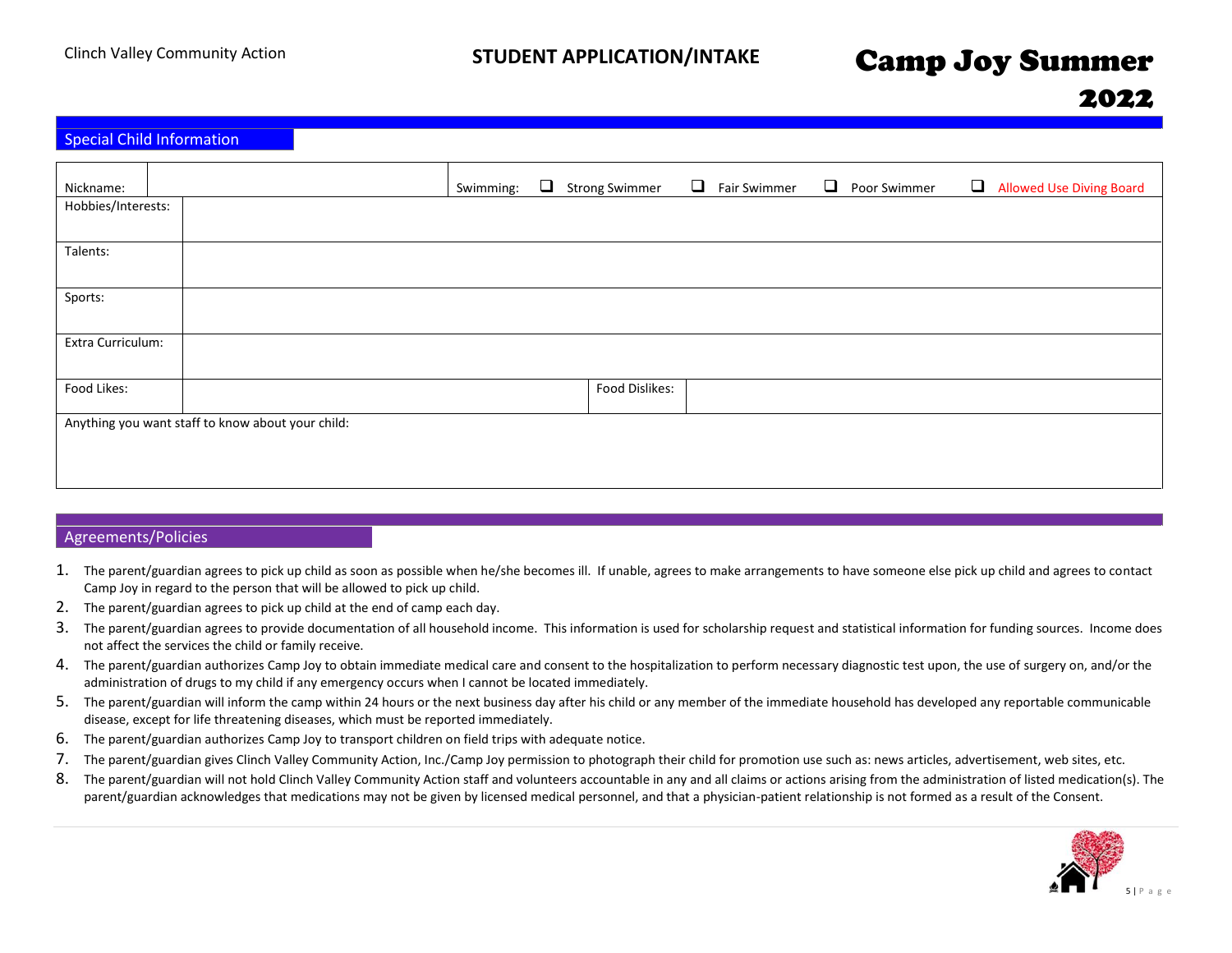## 2022

9. CONFIDENTIALITY POLICY: In accordance with the Policies and Procedures of Clinch Valley Community Action, all information obtained about children and families is confidential. Professional serving on federal/state and/or internal review teams are allowed to review files in their capacity as monitors of federal/state funding. Other agencies or organizations must obtain written parent/ guardian consent to review information in a child/family file.

## Camper Code of Conduct

Each child plays an important role in the enjoyment of every camper at camp. Their attitude and behavior are critical to the success at camp this summer. Therefore, for the good of all-other campers, staff, and visitors to camp, each child agrees to abide by the following while at camp and sponsored activities:

- Respect and care for all the places and the people with whom they come in contact, including privacy and property of others.
- $\checkmark$  Be sensitive to the needs of others in my group/cabin/team.
- ✓ Understand the use of alcohol, tobacco, or drugs will not be tolerated. Possession or use at camp results in immediate expulsion, with no refund of fees.
- ✓ Understand that weapons at camp will not be tolerated. Possession or use at camp results in immediate expulsion, with no refund of fees.
- $\checkmark$  Act and speak positively and kindly to all campers and staff (i.e.: no swearing, lewd jokes, racial/ethnic jokes or slurs, etc.)
- $\checkmark$  Be responsible for personal belongings and equipment. Camp Joy is not responsible for items lost or give away to other campers.
- ✓ Share in daily responsibilities and duties including but not limited to unit and cabin clean up, dining hall set up or clean-up and other camp duties.
- ✓ Understand that social cruelty (bullying, teasing, put-downs) and physical violence (hitting, fighting, restraining) will not be tolerated. Engaging in these behaviors will result in immediate expulsion from my camp program.
- ✓ Understand that if they are a victim or witness acts of social cruelty or violent behavior they are to seek help immediately from a counselor, camp director, volunteer or other staff to ensure their and other physically and emotionally safety.
- ✓ Understand that all electronics (other than medical care) are to be left at home, including cell phones, personal DVD players, hand held games, etc. Items will be confiscated and stored in a safe place and then returned to at the end of camp.
- Understand that if they do not abide by the guidelines above, the camp director will notify the parents/guardians and could be sent home and that all arrangements and expenses will be the responsibility of the parents/guardians.
- $\checkmark$  Understand that if send home early due to misconduct there will be no refunds.
- $\checkmark$  Violations of these agreements may also jeopardize my ability to return to the camp in the future.

I understand that different agencies provide different services and benefits. Each agency must have specific information in order to provide services and benefits. By signing this form, I am allowing Clinch Valley Community Action, Project Discovery to exchange certain information so it will be easier for them to work together effectively to provide or coordinate these services or benefits.

| Signature of Consenting Adult | Date Signed   |                   | Signature of Agency Representative | Date Signed |
|-------------------------------|---------------|-------------------|------------------------------------|-------------|
| Consent to Exchange           |               |                   |                                    |             |
|                               |               |                   |                                    |             |
| Child's Name                  | Date of Birth | Social Security # |                                    |             |

I understand that different agencies provide different services and benefits. Each agency must have specific information in order to provide services and benefits. By signing this form, I am allowing Clinch Valley Community Action to exchange certain information to work together effectively to provide or coordinate services or benefits. I want the following confidential information listed below but not limited to, to be exchanged:

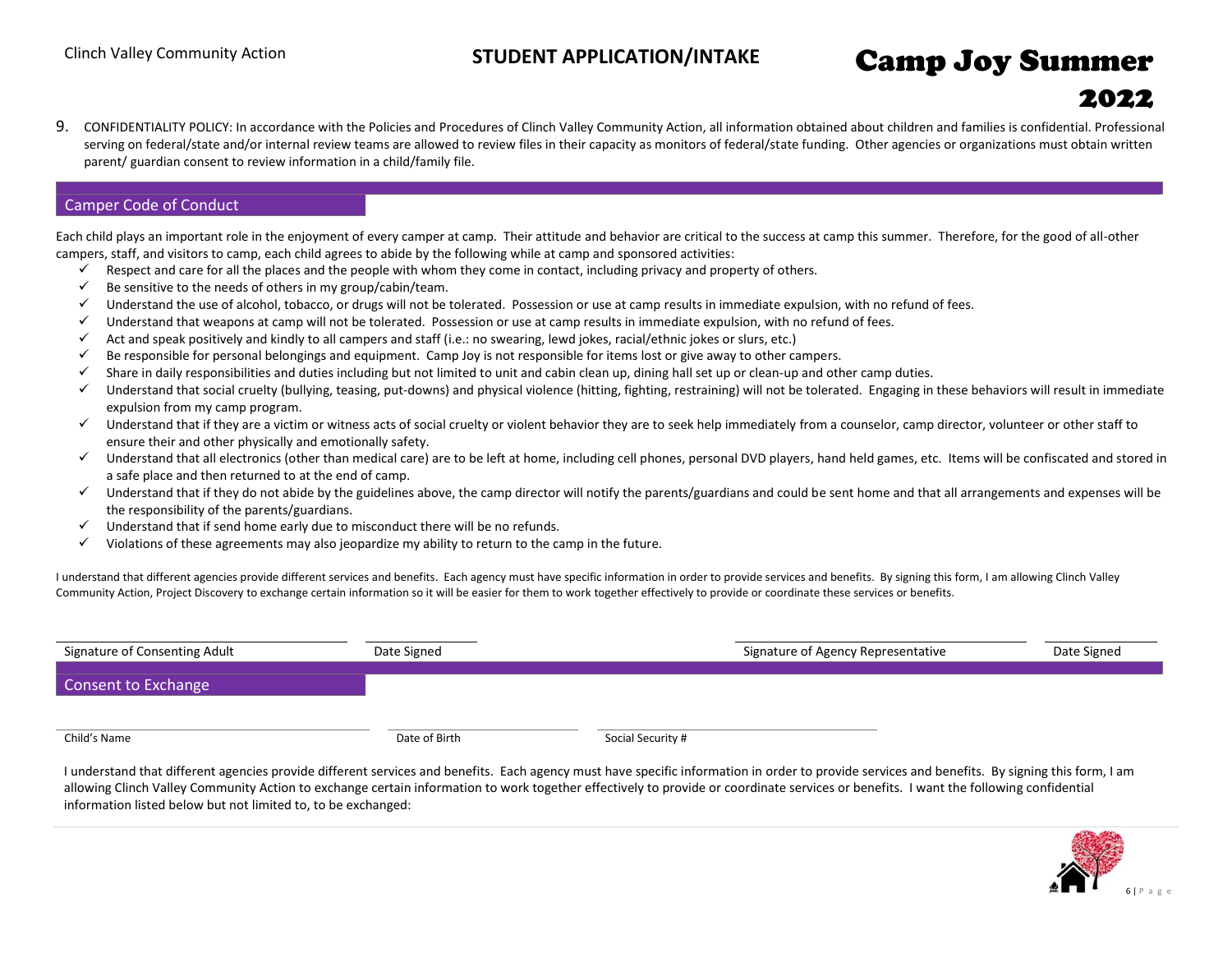2022

- 
- Any medical/mental/dental health records or screening entitled and the medicational Records
- Financial information—Income/Services verification **Nation National School Lunch Program/USDA Free-Reduce Meal Eligibility** 
	-

• Other:

I want Clinch Valley Community Action-to be able to exchange this information with other agencies. I want this information to be exchanged for the purpose of eligibility determination and services for Camp Joy. This consent is good from June 1, 2022 – June 30, 2023.

I can withdraw this consent at any time by telling the referring agency in writing. This will stop them from sharing information after they know my consent has been withdrawn. I have the right to know what information about me has been shared and why, when, and with whom it was shared. If I ask they will provide me this information to me. I want the school system to accept a copy of this form as a valid consent to share information. If I do not sign this form, information will not be shared and I will have to contact Clinch Valley Community Action to give them information about me that they need.

**Certification: I certify that this information is true. If any part is false, my participation in this agency's programs may be terminated and I may be subject to legal action. I have read and understand the Clinch Valley Community Action Confidentiality Policy.** 

**Parent/Guardian Signature: \_\_\_\_\_\_\_\_\_\_\_\_\_\_\_\_\_\_\_\_\_\_\_\_\_\_\_\_\_\_\_\_\_\_\_\_\_\_\_\_\_\_\_ Date: \_\_\_\_\_\_\_\_\_\_\_\_\_\_\_\_\_\_\_\_\_\_\_\_\_\_\_\_\_**

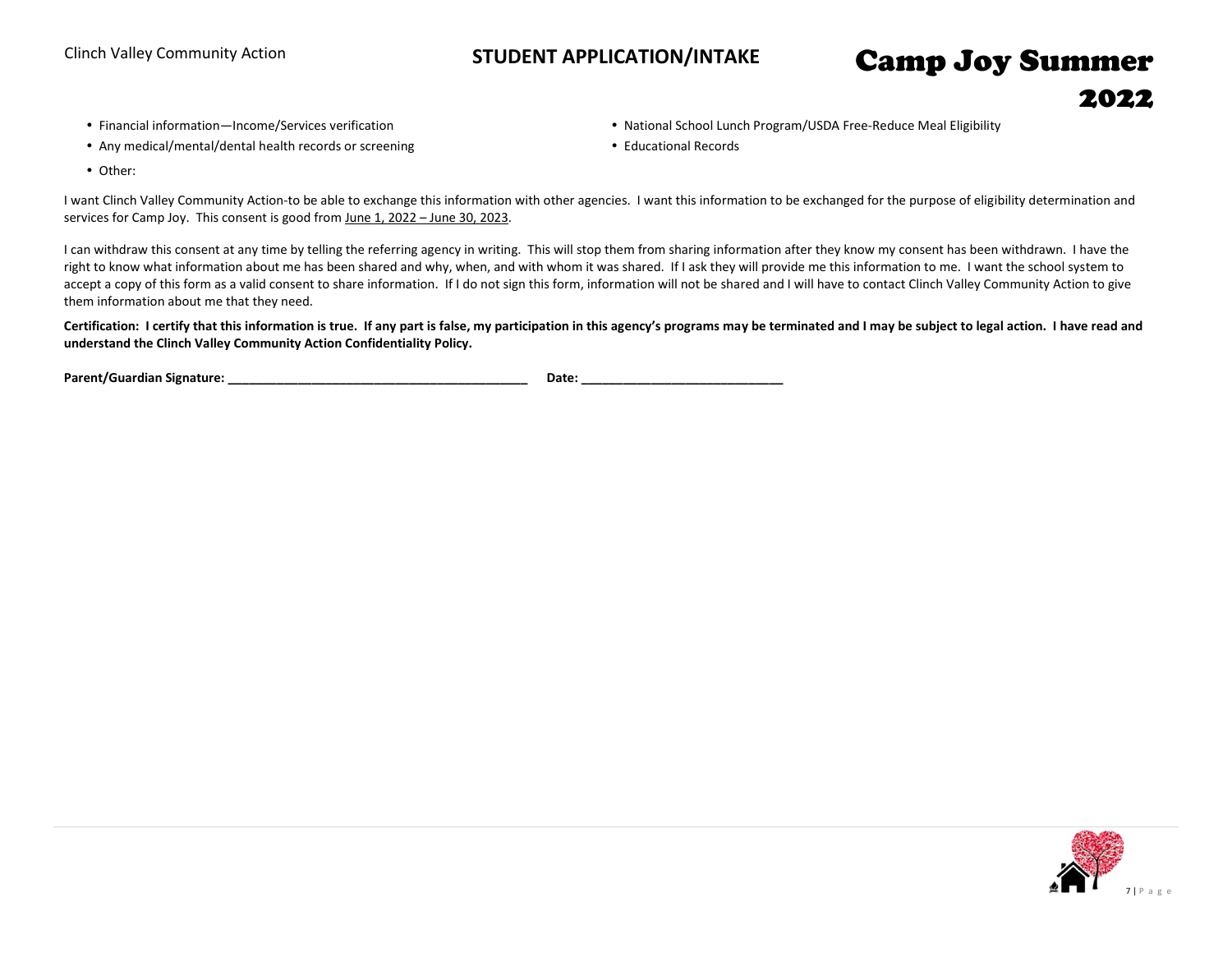## Crisis/Thrive Self-Sufficiency Scale Assessment

|                  | ❏      | 10. | Can shop at store of choice and purchase any food items desired                                                                                     |                      | C                |
|------------------|--------|-----|-----------------------------------------------------------------------------------------------------------------------------------------------------|----------------------|------------------|
|                  | ◻      | 9.  | Can choose to shop at store of choice, never reduces meal size or skips<br>means because of money, and sometimes has money to eat out               |                      | C<br>D           |
|                  | Q      | 8.  | Can meet all basic food needs (do not skip or reduce meals because of lack<br>of money) without assistance; no extras and very little/no eating out |                      |                  |
| Food & Nutrition | О      | 7.  | Receives occasional food assistance (brown bag, commodities); not eligible<br>for food stamps                                                       |                      |                  |
|                  | О      | 6.  | Receives partial food stamps or subsidies to meet basic food needs                                                                                  |                      | C                |
|                  | $\Box$ | 5.  | Eligible for partial food stamps or subsidies but not receiving them                                                                                |                      | C                |
|                  | Q      | 4.  | Without food stamps or other food subsidies, would often not have enough<br>food to eat                                                             |                      | C                |
|                  | □      | 3.  | Consistently unable to meet basic food needs; often didn't have enough<br>food to eat in the past 3 months                                          | Transportation       | $\Box$<br>$\Box$ |
|                  | Q      | 2.  | Has less than a day of food available and no money to purchase more                                                                                 |                      | $\overline{a}$   |
|                  | $\Box$ | 1.  | Has less than a day of food and limited ability/means to prepare food                                                                               |                      | C                |
|                  | □      | 10. | Household is in safe, affordable home they own                                                                                                      |                      | $\Box$<br>$\Box$ |
|                  | Q      | 9.  | Household is in safe, affordable unsubsidized rental housing of choice                                                                              |                      |                  |
|                  | $\Box$ | 8.  | Household is in safe, affordable unsubsidized housing                                                                                               |                      | C                |
|                  | $\Box$ | 7.  | In stable housing (rent/own) that is not affordable (>40% on housing costs)                                                                         |                      |                  |
| Housing          | $\Box$ | 6.  | In stable subsidized housing                                                                                                                        |                      | C                |
|                  | $\Box$ | 5.  | Receiving temporary rent/mortgage subsidy (or receive within last 3 months)                                                                         |                      | D                |
|                  | О      | 4.  | Transitional housing OR staying with others OR foreclosure notice                                                                                   |                      |                  |
|                  | $\Box$ | 3.  | Legal threat of eviction (5-day notice, writ) or immediate foreclosure                                                                              |                      | C                |
|                  | Q      | 2.  | In emergency shelter or hotel                                                                                                                       |                      | $\overline{a}$   |
|                  | $\Box$ | 1.  | Literally homeless                                                                                                                                  |                      | $\overline{a}$   |
|                  |        | 10. | Safe quality care that includes early childhood education from licensed                                                                             | Financial Management | C                |
|                  | O      |     | facility available and affordable (including Head Start, Early Head Start, Center Based)                                                            |                      | C                |
|                  | О      | 9.  | Safe, reliable care from family or friends and satisfied with it                                                                                    |                      | $\Box$           |
|                  | Q      | 8.  | Safe, affordable, unsubsidized childcare available and satisfied with it                                                                            |                      |                  |
|                  | О      | 7.  | Safe, affordable, unsubsidized childcare available but not satisfied with it                                                                        |                      | D                |
| Childcare        |        | 6.  | Subsidized, safe childcare (not including quality early childhood education                                                                         |                      | C                |
|                  | Q      |     | like Head Start) available and satisfied                                                                                                            |                      |                  |
|                  | ❏      | 5.  | Subsidized, safe childcare is available but not satisfied with it                                                                                   |                      |                  |
|                  | $\Box$ | 4.  | Childcare is unreliable (unreliable family or friends)                                                                                              |                      |                  |

| □ | 3. Childcare available in unlicensed facility |  |  |
|---|-----------------------------------------------|--|--|
| — |                                               |  |  |

- ❑ 2. Childcare available but cannot afford it
- ❑ 1. Childcare not available for all children in the household

| П      | 10. | Has sufficient number of reliable and affordable vehicles for family          |
|--------|-----|-------------------------------------------------------------------------------|
| ◻      | 9.  | Has at least one reliable and affordable vehicle and backup<br>transportation |
| О      | 8.  | No alternative transportation if primary source is unavailable                |
| $\Box$ | 7.  | Vehicle is reliable but older or unaffordable and there is no alternative     |
| $\Box$ | 6.  | Has two (or more vehicles) but all vehicles are unreliable                    |
| $\Box$ | 5.  | Has a single unreliable vehicle(s) that needs minor repairs to run            |
| $\Box$ | 4.  | Has a vehicle but no insurance and/or no license                              |
| О      | 3.  | Relies exclusively on transportation from friends or family                   |
| О      | 2.  | Owns an inoperable vehicle and no funds to fix it                             |
| □      | 1.  | No means of transportation and public transportation not available            |
|        |     | when needed                                                                   |
| □      | 10. | Always paying all current bills and debts, and saving regularly               |
| О      | 9.  | Always paying all current bills and debts, NOT saving regularly               |
| o      | 8.  | Paying all current bills, paying off debts most months, saving regularly      |
| $\Box$ | 7.  | Paying all current bills, paying off debts most months and not saving         |
| $\Box$ | 6.  | Paying all current bills, following plan to pay off debts                     |
| $\Box$ | 5.  | Paying current bills; paying minimum on debt                                  |
| О      | 4.  | <b>NO#4</b>                                                                   |
| О      | 3.  | Paying all current bills, not paying past due debts                           |
| ם      | 2.  | Paying some bills, but late/not paying others                                 |
| ◻      | 1.  | Not able to pay bills or past due debts                                       |

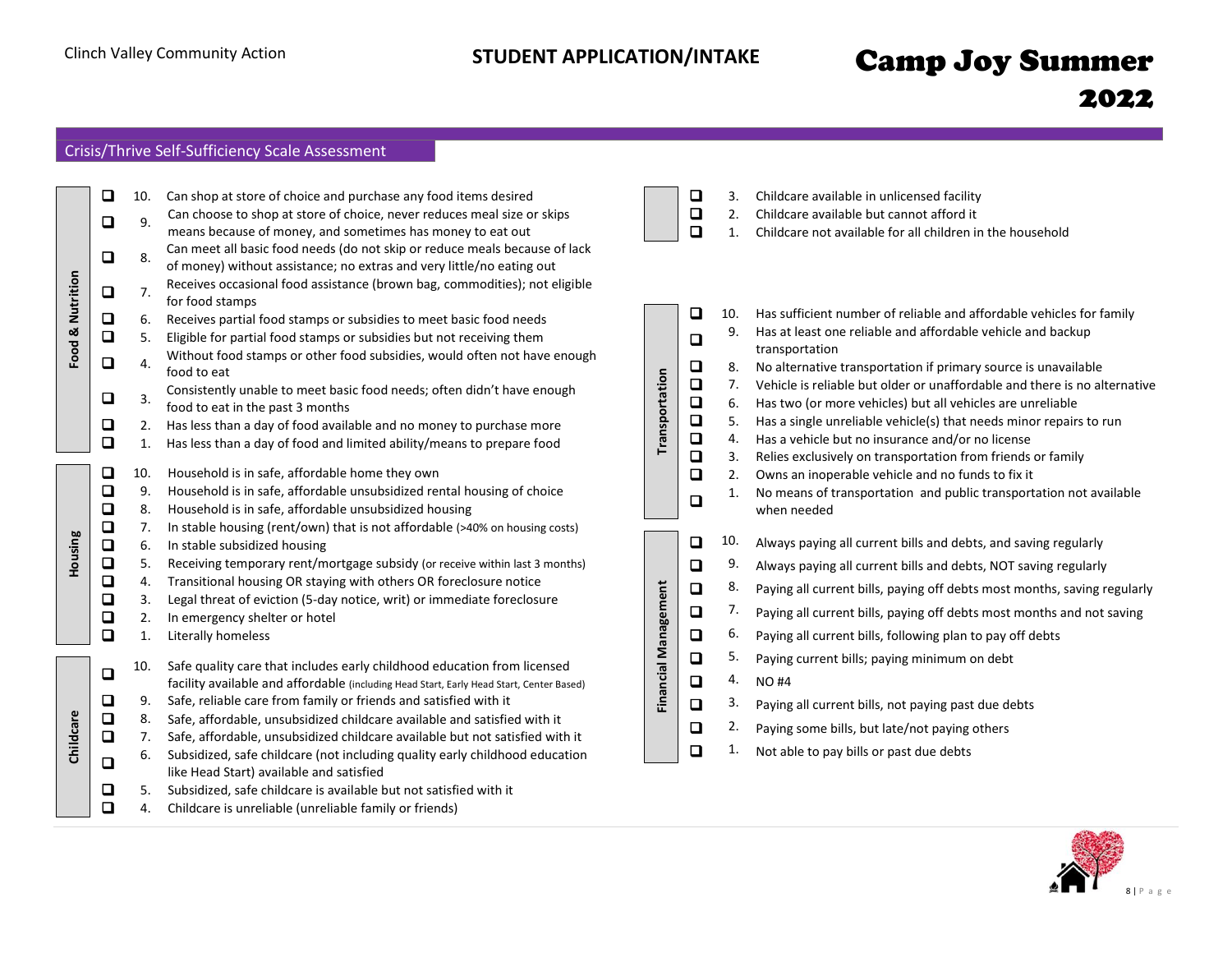SFSP Household Application

| Step 1 | List ALL household members who are infants, children, and students up to and including grade 12 (if more space are required for additional names, attach another sheet of paper) |
|--------|----------------------------------------------------------------------------------------------------------------------------------------------------------------------------------|
|        |                                                                                                                                                                                  |

| Child's First Name                                                                                                                                                                                                                                                                                                                                                                                                                                                                        |                                                                  |                     |               | MI                |    | Child's Last Name                                                                                                                                                                                                                                                                                                                                                                                                                                         |             |                                           |                    |                |     | Grade                                    | Vldde<br>Check all that |                               | Foster<br>Child      |                         | Homeless,<br>Migrant,<br>Runaway |
|-------------------------------------------------------------------------------------------------------------------------------------------------------------------------------------------------------------------------------------------------------------------------------------------------------------------------------------------------------------------------------------------------------------------------------------------------------------------------------------------|------------------------------------------------------------------|---------------------|---------------|-------------------|----|-----------------------------------------------------------------------------------------------------------------------------------------------------------------------------------------------------------------------------------------------------------------------------------------------------------------------------------------------------------------------------------------------------------------------------------------------------------|-------------|-------------------------------------------|--------------------|----------------|-----|------------------------------------------|-------------------------|-------------------------------|----------------------|-------------------------|----------------------------------|
| Do any household members (including you) currently participate in one or more of the following assistance programs: SNAP, TANF, OR FDPIR?<br>Step 2<br>If NO<br>> Go to STEP 3<br><b>If YES</b><br>> Write a case number here then go to STEP 4 (Do not complete STEP 3)<br><b>Case Number</b><br>Write only one case number in this space.<br>Report Income for All household members (Skip this step if you answered "Yes" to STEP 2)<br>Step 3                                         |                                                                  |                     |               |                   |    |                                                                                                                                                                                                                                                                                                                                                                                                                                                           |             |                                           |                    |                |     |                                          |                         |                               |                      |                         |                                  |
| Not sure what income to include here?<br>A.<br>Flip the page and carefully review the charts<br>title "Sources of Income" for more<br>earned by all Household Members listed in STEP 1 here.<br>information.<br>The "Sources of Income for Children" will<br><b>B.</b><br>help you with the Child Income section.<br>The "Sources of Income for Adults" chart will<br>help you with the All Adult Household<br>Members section.<br>you are certifying that there is not income to report. | Child Income<br>All Adult Household Members (including yourself) |                     |               |                   |    | Sometimes children in the household earn income. Please include the TOTAL income<br>List all household members not listed in STEP 1 (including yourself) even if they do not receive income. For each household member listed, if they receive income, report total<br>gross income (before taxes) for each source in whole dollars (no cents) only. If they do not receive income from any source, write "0". If you enter "0" or leave any field blank, |             | S                                         | Child Income       |                |     | Weekly                                   |                         | Bi-Weekly                     | 2x Monthly           |                         | Monthly                          |
| Name of Adult Household Members<br>Earning from Work<br>\$                                                                                                                                                                                                                                                                                                                                                                                                                                | Weekly<br>$(\ )$                                                 | Bi-<br>Weekly<br>U. | 2x<br>Monthly | Monthly<br>$\cup$ | \$ | Public Assistance/ Child's<br>Support/Alimony                                                                                                                                                                                                                                                                                                                                                                                                             | Weekly<br>С | Bi-<br>Weekly<br>$\overline{\phantom{a}}$ | 2x<br>Monthly<br>U | Monthly<br>( ) | \$. | Pensions/Retirement/ All<br>Other Income |                         | Weekly<br>( )                 | Bi-<br>Weekly<br>( ) | 2x<br>Monthly<br>$\Box$ | Monthly<br>(                     |
| Ś.<br>\$                                                                                                                                                                                                                                                                                                                                                                                                                                                                                  | С                                                                | С                   |               | ⌒                 | \$ |                                                                                                                                                                                                                                                                                                                                                                                                                                                           | С<br>$\cup$ | ز<br>ر                                    | О<br>С             | ( )            | \$  |                                          |                         | ( )<br>$\left( \quad \right)$ | ( )                  | ◯                       | C                                |

**\$ \$ \$**

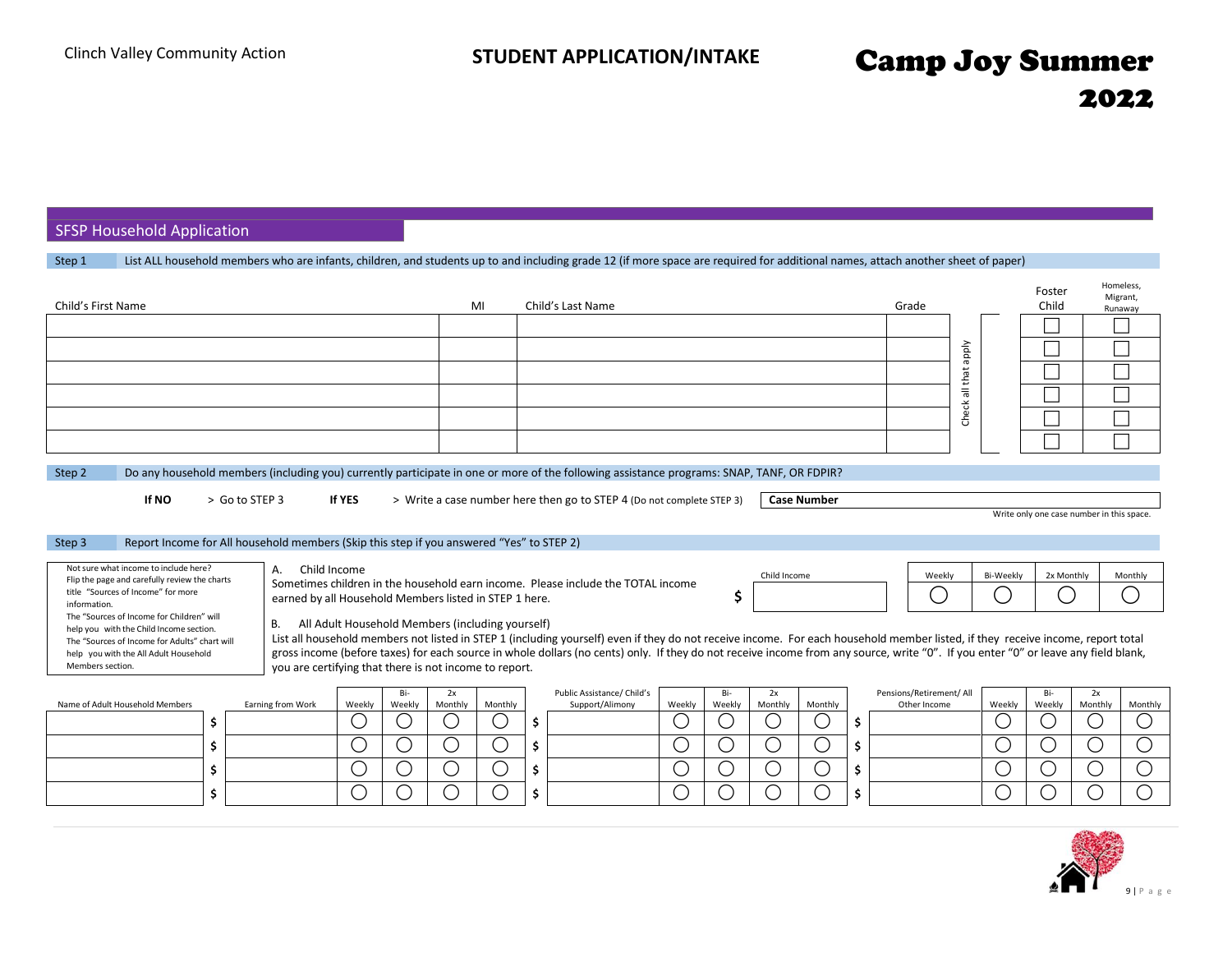|                                                                                                                                                        |                                                                                                                                                                                                                               |                                                                                                                                    |                                                   | 2022                                                                                    |  |  |  |  |
|--------------------------------------------------------------------------------------------------------------------------------------------------------|-------------------------------------------------------------------------------------------------------------------------------------------------------------------------------------------------------------------------------|------------------------------------------------------------------------------------------------------------------------------------|---------------------------------------------------|-----------------------------------------------------------------------------------------|--|--|--|--|
| \$                                                                                                                                                     | \$<br>( )<br>( )                                                                                                                                                                                                              | $\left(\right)$<br>ι.<br>$\overline{\phantom{a}}$                                                                                  | \$<br>$\left(\begin{array}{c} \end{array}\right)$ |                                                                                         |  |  |  |  |
| <b>Total Household Members</b><br>(Children and Adults)                                                                                                | Last Four Digits of Social Security Number of<br>Primary Wage Earner or Other Adult Household Members                                                                                                                         | Check if no SSN<br>X<br>X<br>X<br>X<br>x                                                                                           |                                                   |                                                                                         |  |  |  |  |
| Step 4<br>Contact information and adult signature<br>children may lose meal benefits, and I may be prosecuted under applicable State and Federal laws. | I certify that all information on this application is true and that all income is reported. I understand that this information is given in connection with the receipt of Federal funds, and that State and Federal officials |                                                                                                                                    |                                                   |                                                                                         |  |  |  |  |
| <b>Street Address</b><br>Printed name of adult completing the form<br><b>INSTRUCTIONS</b><br>Sources of Income                                         | City<br>Signature of adult completing the form                                                                                                                                                                                | State<br>Zip                                                                                                                       | Phone and Email (optional)<br>Date                |                                                                                         |  |  |  |  |
|                                                                                                                                                        | Sources of Income for Children                                                                                                                                                                                                |                                                                                                                                    | Sources of Income for Adults                      |                                                                                         |  |  |  |  |
| <b>Sources of Child Income</b>                                                                                                                         | Example(s)                                                                                                                                                                                                                    | <b>Earnings from Work</b>                                                                                                          | Public Assistance/ Alimony/ Child<br>Support      | <b>Pensions/Retirement/</b><br>All Other Income                                         |  |  |  |  |
| Earning from work                                                                                                                                      | A child has a job where they earn a salary or<br>wages                                                                                                                                                                        | Salary, wages, cash bonuses<br>Net income from self-                                                                               | Unemployment benefits<br>Worker's compensation    | Social Security (including<br>railroad retirement and                                   |  |  |  |  |
| Social Security<br><b>Disability Payments</b>                                                                                                          | A child is blind or disabled and receives Social<br>Security benefits                                                                                                                                                         | employment (farm or business)<br>Strike benefits                                                                                   | Supplemental Security Income<br>(SSI)             | black lung benefits)<br>Private Pensions or disability                                  |  |  |  |  |
| - Survivor's Benefits                                                                                                                                  | A parent is disabled, retired, or deceased, and their<br>child receives Social Security benefits                                                                                                                              | If you are in the U.S. Military:                                                                                                   | Cash assistance from State<br>or local government | Income from trusts or estates<br>Annuities                                              |  |  |  |  |
| - Income from person outside of the household                                                                                                          | A friend or extended family member regularly<br>gives a child spending money                                                                                                                                                  | Basic pay and cash bonuses                                                                                                         | Alimony payments                                  | Invested income                                                                         |  |  |  |  |
| - Income from any other source                                                                                                                         | A child receives income from a private pension<br>fund, annuity, or trust                                                                                                                                                     | (do NOT include combat pay,<br>FSSA or privatized housing<br>allowances)<br>Allowances for off-base housing,<br>food, and clothing | Child support payments<br>Veteran's benefits      | Earned interest<br>Rental income<br>Regular cash payments from<br>outside the household |  |  |  |  |

| Ethnicity (check one):    | Hispanic or Latino                | Not Hispanic or Latino |                           |                                           |       |  |  |  |
|---------------------------|-----------------------------------|------------------------|---------------------------|-------------------------------------------|-------|--|--|--|
| Race (check one or more): | American Indian or Alaskan Native | Asian                  | Black or African American | Native Hawaiian or Other Pacific Islander | White |  |  |  |

The Richard B Russell Nation School Lunch Act requires the information on this application. You do not have to give the information, but if you do not, we cannot approve your child for free or reduced price meals. You must member who signs the application. The last four digits of the Social Security Number is not required when you apply on behalf of a foster child or you list a Supplemental Nutrition Assistance Program (SNAP), Temporary Assi Indian Reservations (FDPIR) case number or other FDPIR identifiers for your child or when you indicate that the adult household member signing the application does not have a Social Security Number. We will use your inform for administration and enforcement of the Summer Food Service Program. We MAY share your eligibility information with education, health, and nutrition programs to help them evaluate, fund, or determine benefits for their p them investigate violates of program rules.

In accordance with Federal civil rights law and U.S. Department of Agriculture (USDA) civil rights regulations and policies, the USDA, its Agencies, offices, and employees, and institutions participating in or administerin origin, sex, religious creed, disability, age, political beliefs, or reprisal or retaliation for prior civil rights activity in any program or activity conducted or funded by USDA.